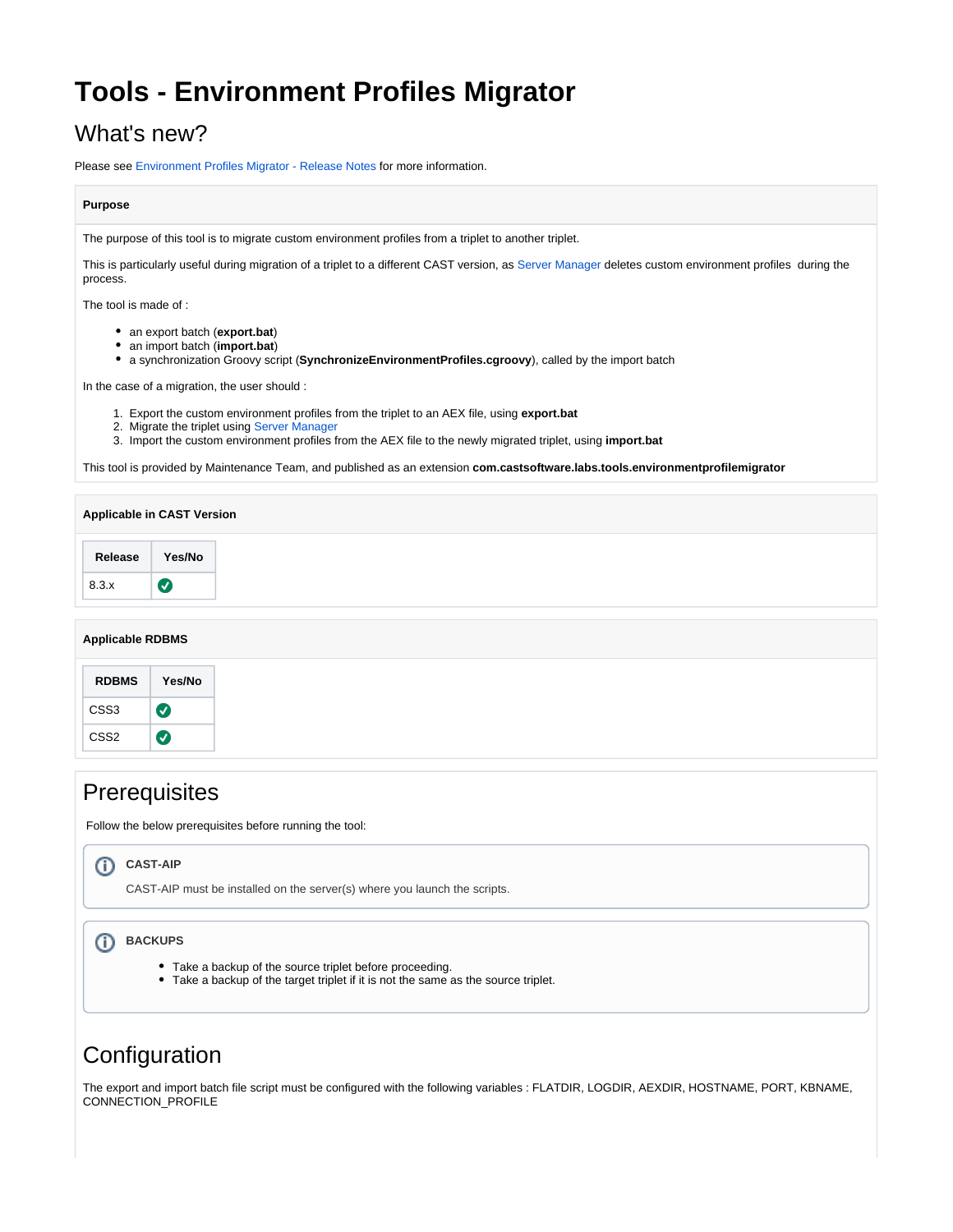### **Configuration - import.bat**

| set "FLATDIR= <cast aip="" installation="" path="">"</cast>    |  |
|----------------------------------------------------------------|--|
| set "LOGDIR= <path file="" log="" the="" to="">"</path>        |  |
| set "AEXDIR= <path aex="" file="" the="" to="">"</path>        |  |
| set HOSTNAME= <database name="" server=""></database>          |  |
| set PORT= <database number="" port=""></database>              |  |
| set KBNAME= <analysis name="" service=""></analysis>           |  |
| set "CONNECTION PROFILE= <connection profile="">"</connection> |  |
|                                                                |  |

FLATDIR must be set to the CAST Installation path

LOGDIR must be set to the folder where the log file should be generated

AEXDIR must be set to the folder where the AEX file containing the exported custom environment profiles should be generated HOSTNAME, PORT, and KBNAME are the connection data to the Analysis Service Database containing the custom environment profiles CONNECTION\_PROFILE is the connection profile to the target Management Service Database (import.bat only)

**NB :** Of course, **AEXDIR has to be the same** in both batch files, else they will not refer to the same AEX file.

## Migrate custom environment profiles

### **Usage**

After configuring the batches :

- 1. Launch the export batch
- 2. In case of a CAST version migration, migrate your triplet using [Server Manager](https://doc.castsoftware.com/display/TG/Server+Manager+-+Update+Database)
- 3. Launch the import batch

You can now check that the custom environment profiles were properly imported to the target Analysis Service Database by opening CAST-MS on the target connection profile, by right-clicking the Analysis Service and selecting Manage Environment Profiles (see below)